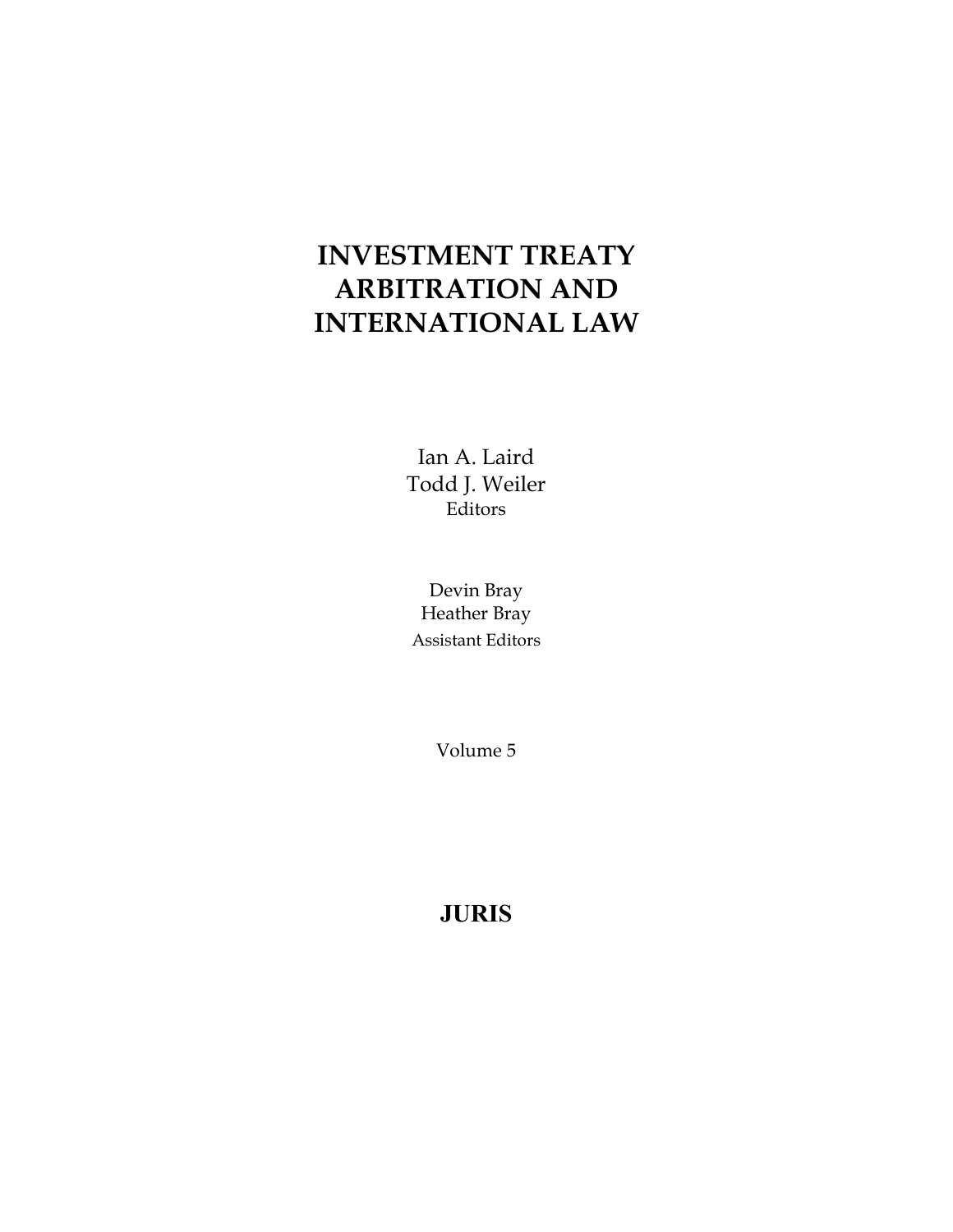#### **Questions About This Publication**

For assistance with shipments, billing or other customer service matters, please call our Customer Services Department at:

1-631-350-2100

To obtain a copy of this book, call our Sales Department:

1-631-351-5430 Fax: 1-631-351-5712

Toll Free Order Line:

1-800-887-4064 (United States & Canada)

See our web page about this book: www.arbitrationlaw.com

#### COPYRIGHT © 2012 by JurisNet, LLC

All Rights Reserved.

 Printed in the United States of America ISBN: 978-1-937518-06-6

JurisNet, LLC 71 New Street Huntington, New York 11743 USA

www.arbitrationlaw.com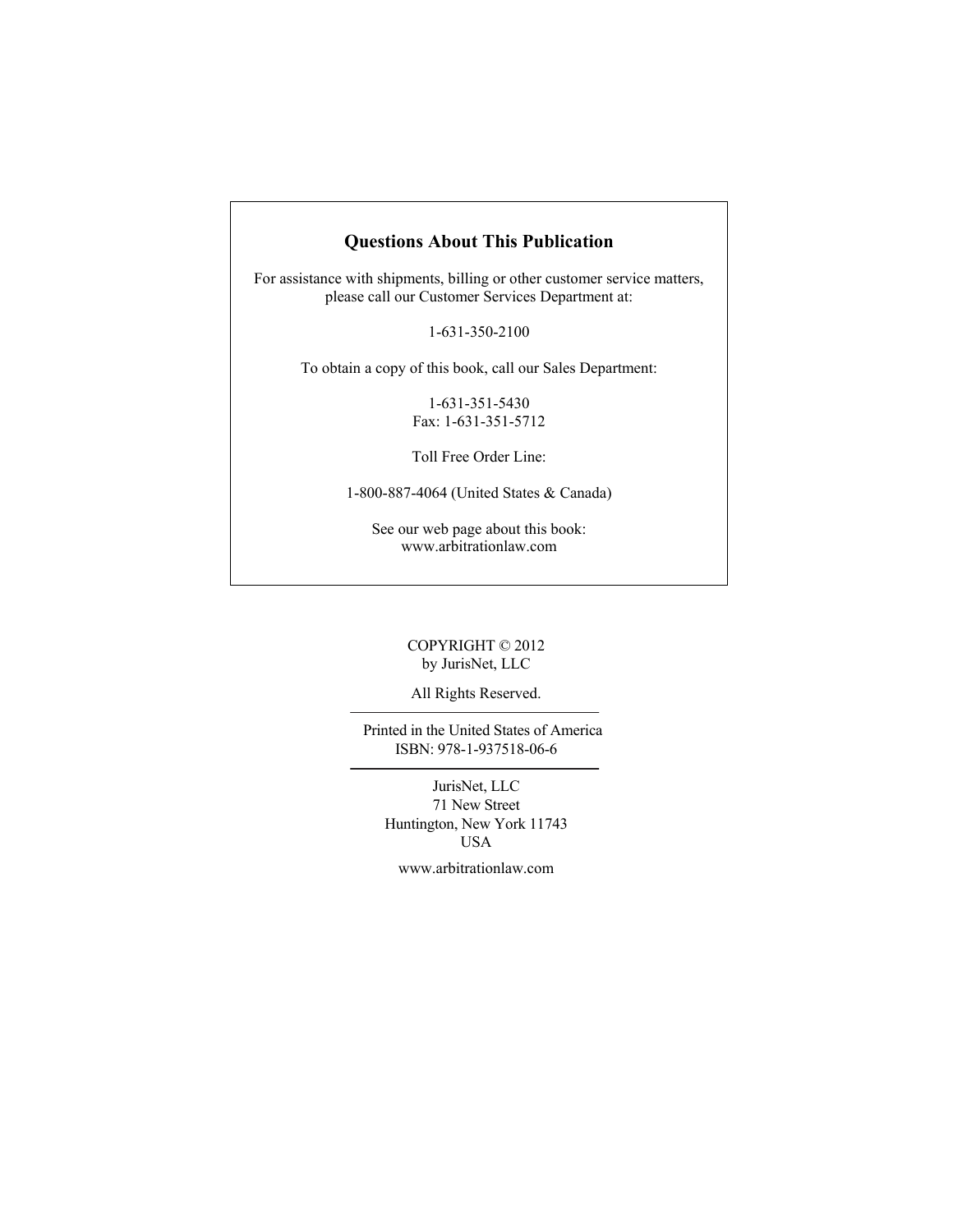## **TABLE OF CONTENTS**

| Introduction                                                                        |  |  |
|-------------------------------------------------------------------------------------|--|--|
|                                                                                     |  |  |
|                                                                                     |  |  |
| <b>CHAPTER 1</b><br>The Future of ICSID                                             |  |  |
|                                                                                     |  |  |
| <b>PARTI</b><br><b>INHERENT POWERS OF ICSID TRIBUNALS</b>                           |  |  |
| <b>CHAPTER 2</b><br><b>Inherent Powers of ICSID Tribunals: Broad and Rightly So</b> |  |  |
|                                                                                     |  |  |
| <b>CHAPTER 3</b><br><b>Inherent Powers in ICSID Arbitration</b>                     |  |  |
|                                                                                     |  |  |
| <b>CHAPTER 4</b><br>The Inherent Authority of an ICSID Tribunal: What Is the Limit? |  |  |
| Martins Paparinskis<br>Constantinos Salonidis                                       |  |  |
| Timothy Nelson                                                                      |  |  |
| Ian A. Laird                                                                        |  |  |
| Antonio Parra                                                                       |  |  |
| <b>Wendy Miles</b>                                                                  |  |  |
| Nigel Blackaby<br>Mara Senn                                                         |  |  |
|                                                                                     |  |  |
| <b>PART II</b><br>THE MEANING OF INVESTMENT UNDER<br>THE ICSID CONVENTION           |  |  |
| <b>CHAPTER 5</b><br>Putting the Needle to the Salini Bubble?                        |  |  |

*Joshua Fellenbaum* .......................................................................................... 103

iii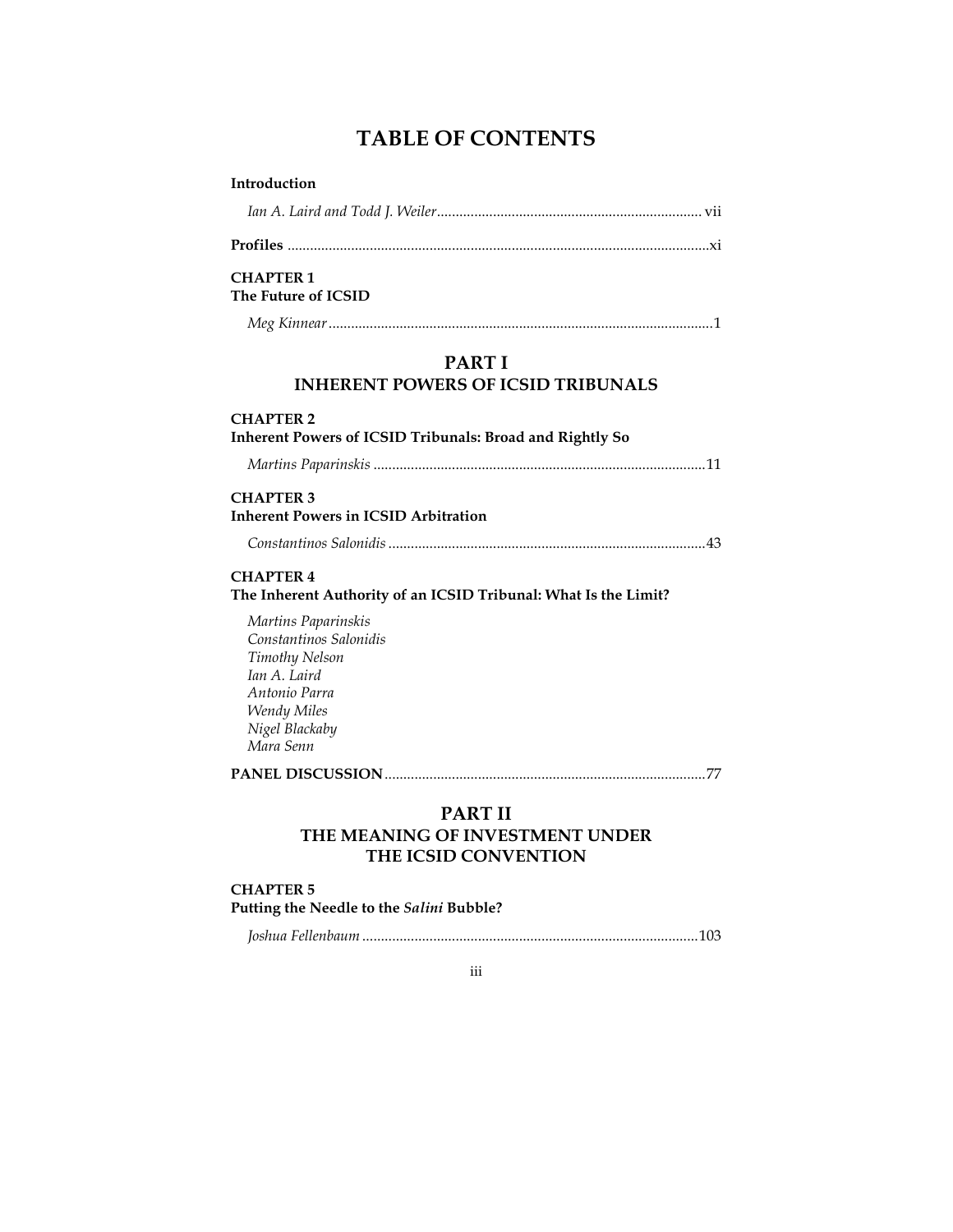**CHAPTER 6 Definition of "Investment" under ICSID Convention: Did We Go beyond** *Salini***?** 

 *Sungjin Kang* .................................................................................................. 153

#### **CHAPTER 7 "Investment" under the ICSID Convention: Have We Moved beyond** *Salini***?**

*Joshua Fellenbaum Sungjin Kang Michael Nolan Stanimir Alexandrov Federico Ortino Miriam Harwood* 

**PANEL DISCUSSION** .................................................................................... 189

#### **PART III COMPLIANCE WITH, AND ENFORCEMENT OF, ICSID AWARDS**

#### **CHAPTER 8**

**Enforcement of Arbitral Awards: "To ICSID or Not to ICSID" Is** *Not* **the Question** 

 *Freya Baetens* .................................................................................................. 211

#### **CHAPTER 9**

**Compliance and Enforcement of Awards: Is There a Practical Difference between ICSID and Non-ICSID Awards?** 

*Sylvia Tonova* ................................................................................................. 229

#### **CHAPTER 10**

**Compliance and Enforcement of Awards: Is There Really a Practical Difference between ICSID and Ad Hoc Arbitration?** 

| Freya Baetens           |     |
|-------------------------|-----|
| Todd J. Weiler          |     |
| Sylvia Tonova           |     |
| Baiju S. Vasani         |     |
| Margrete Stevens        |     |
| Philippe Pinsolle       |     |
| Christopher Gibson      |     |
| Marco E. Schnabl        |     |
| Borzu Sabahi            |     |
| <b>PANEL DISCUSSION</b> | 263 |
|                         |     |